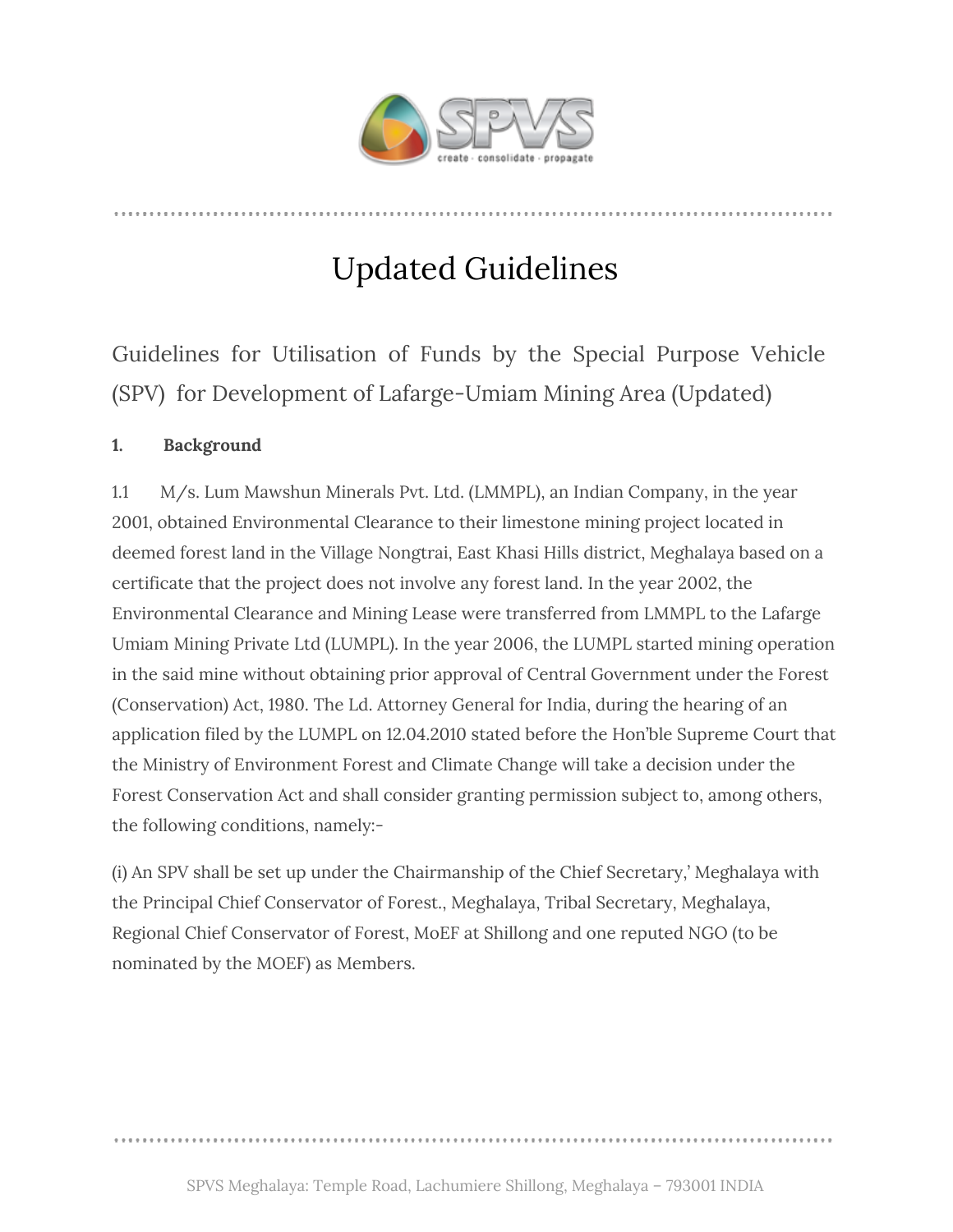(ii) The User Agency will deposit with the SPV a sum of Rs. 90/- per tonne of the limestone mined from the date on which mining commenced within 4 weeks of the SPV being constituted. Thereafter, such deposit will be made with the SPV every month.

(iii) The SPV shall follow the principles and procedure presently applied for utilization of CAMPA money. The account will be audited by the Accountant General, Meghalaya. The money will be kept in an interest-bearing account with a Nationalised Bank. The Accountant General and the SPV shall file an Annual Report before this Hon'ble Court detailing all the work done by it in relation to the welfare projects mandated upon it including the development of health, education, economy, irrigation and agriculture in the project area of 50 km solely for the local community and welfare of Tribals.

1.2 After hearing the matter, the Hon'ble Supreme Court in their order dated 12.04.2010 directed that the MoEF shall take a final decision under the Forest Conservation Act, 1980 for the revised environmental clearance for diversion of 116 hectares of forest land, taking into consideration all the conditions stipulated hereinabove and it may impose such further conditions as it may deem proper.

1.3 In compliance of, the Hon'ble Supreme Court's aforementioned order dated 12.04.2010, the MoEF vide fetter dated 22.04.2010 accorded in-principle/stage-I approval under section 2 of the Forest (Conservation) Act, 1980, for diversion of 116.589 hectares of forest land in favour of the LUMPL for their afore-mentioned limestone mining project at village Nongtrai in East Khasi Hills district, subject to, among others the conditions given in paragraph 1.1 above.

1.4 In compliance, the Government of Meghalaya constituted a Special Purpose Vehicle (SPV)under the name of "SPV for Development of Lafarge-Umiam Mining Development Area" (hereinafter referred to as "SPV Committee"). Amounts at the rate of Rs. go per metric tonne of limestone are being deposited by the LUMPL with the SPV for welfare projects mandated upon it including the development of health, education, economy, irrigation and agriculture in the project area of 50 km solely for the local community and welfare of Tribals.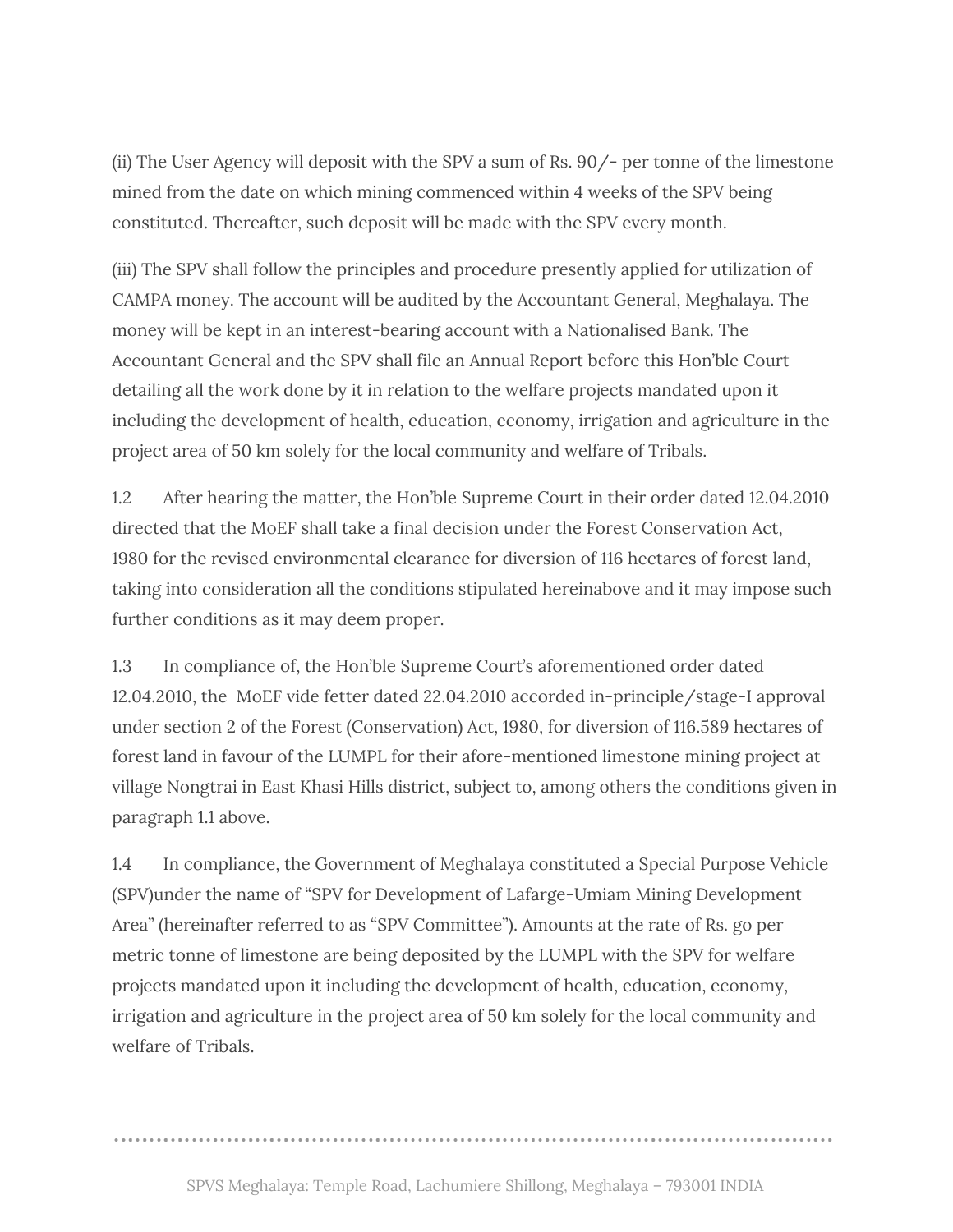1.5 Later on, to execute the activities mandated upon the SPV, Government of Meghalaya constituted a Society under the name "Special Purpose Vehicle Society for the Development of Lafarge Umiam Mining Areas of Meghalaya" (hereinafter referred to as "SPV Society") and registered the same with the Registrar of Societies, Meghalaya on 03.02.2012.

1.6 Hon'ble Supreme Court while hearing a matter observed that prima-facie it appears that these funds are being used for the purposes other than what was intended by the Hon'ble Supreme Court.

1.7 To address the concerns raised by the Hon'ble Supreme Court and also to ensure that SPV funds are used in an informed, transparent, expeditors and efficient manner strictly in conformity with the directions issued by the Hon'ble Supreme Court, these guidelines have been formulated.

## **2. General Principles Governing Use of SPV Funds**

2.1 SPV funds shall be used:

i. within the project area as defined by the Hon'ble Supreme Court;

ii. to mitigate impacts of mining project of the LUMPL on flora, fauna and livelihood & quality of life of residents of the project area;

iii. to accelerate the pace of implementation of the existing development programmes;

iv. to bridge the infrastructure and development gaps which due to paucity of funds or for any other reason(s) are not likely to be bridged under the existing development programmes in the near future;

v. to execute public utility and livelihood projects not covered under the existing development programs;

vi. to conserve and enhance the quality of existing flora, fauna including fishes and other aquatic fauna, water regime, natural beauty, natural resources and natural environment;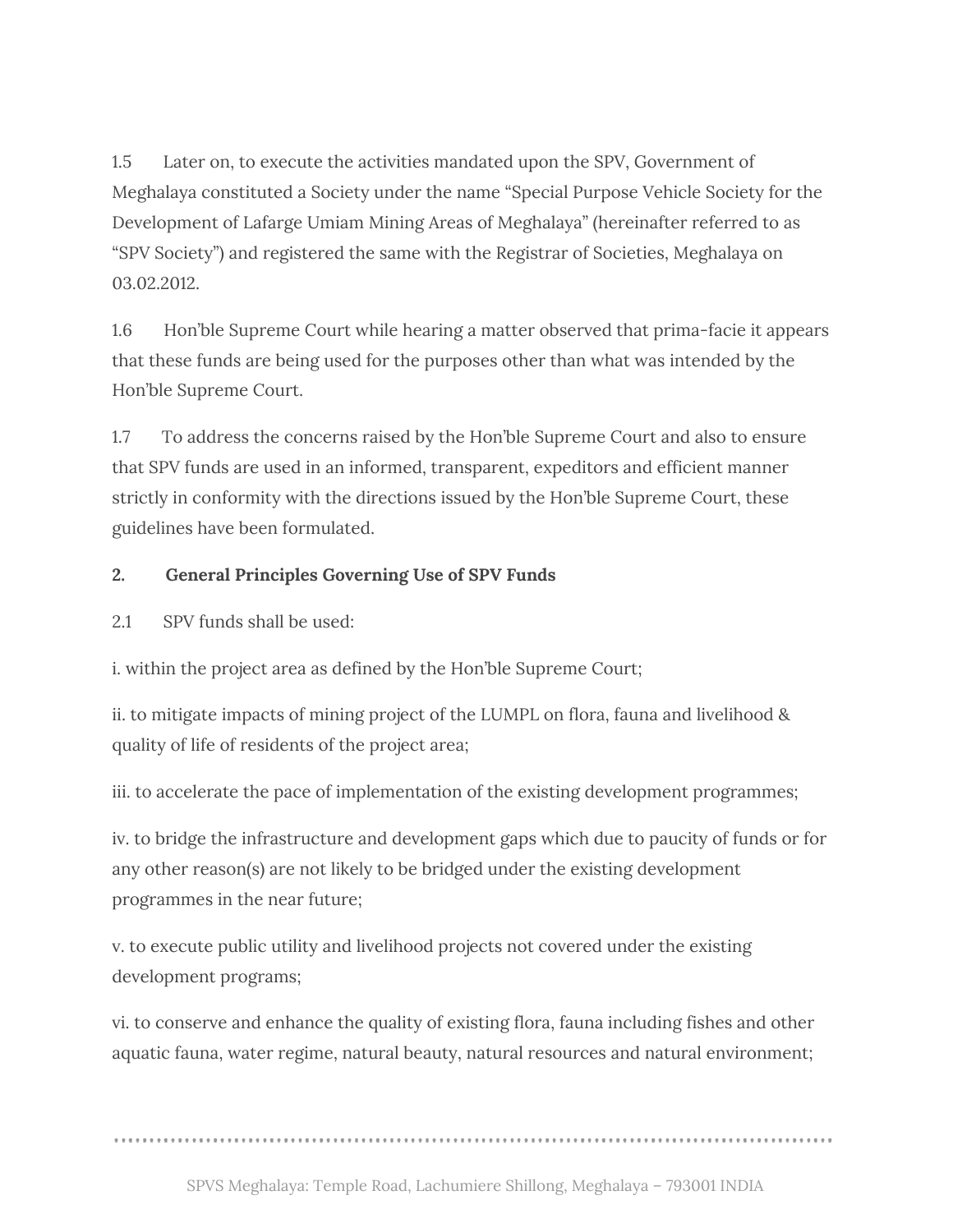vii. to enhance the quality of life and livelihood of local tribal communities;

viii. to "bring a perceptible improvement in the availability of infrastructure and overall human development index (HDI) in the project area;

ix. to usher in ecologically prudent and environmentally sustainable development;

x. in a transparent, objective and informed manner;

xi. in a bottom-up approach with the active role of the local community in planning, execution and monitoring; and

xii. solely for the development of local tribal communities.

2.2 The SPV funds shall not:

i. be a substitute for normal development funds of the State;

ii. be a reason for the State to reduce allocation under any of the existing developmental programmes of the State within the project area as defined by the Hon'ble Supreme Court;

iii. be used to execute those activities which may with the normal budget allocation, be executed under the existing development programmes;

iv. be used for any activity involving the use of forest land for non-forest purpose without obtaining prior approval of Central Government under the Forest (Conservation) Act, 198o;

v. be used for any activity involving conversion of natural forest into horticulture and other

vi. commercial plantation crops;

vii. be used to execute environmentally destructive and ecologically imprudent activities; and

viii. be used for such other activity as the Central Government in the Ministry of Environment Forest and Climate Change or the State Government or the SPV Committee may stipulate.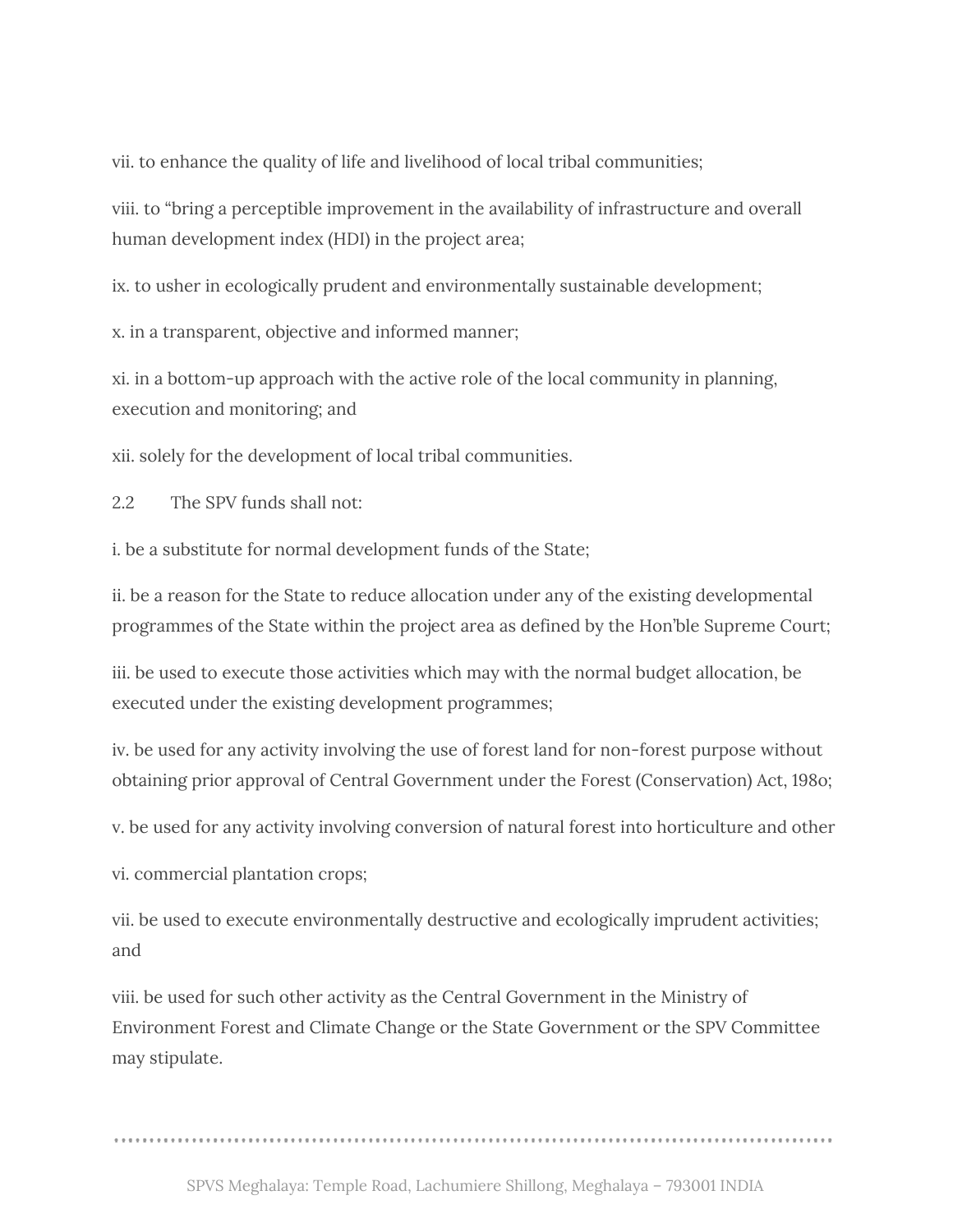2.3 To ensure holistic and equitable development of the project area, the amount allocated for a single project during a year shall not be more than ten (io) percent of the total outlay of the approved annual action plan for such year. Similarly, the total amount of direct financial assistance from the SPV funds to a single household shall not exceed rupees ten lakh.

# **3. Negative List of Activities**

SPV funds shall not be used for the following activities, namely:-

i. creation of regular posts;

ii. payment of salary, travelling allowances, medical expenses etc. to regular employees of the State Government or any other agency, corporation, board or authority owned, managed or controlled by the State Government;

iii. payment of expenditure on foreign visits;

iv. Construction of residential buildings for regular officials and staff of the State Government or any other agency, corporation, board or authority owned, managed or controlled by the State Government;

v. Purchase of vehicles for government officials, except for the persons engaged on contract basis for supervision and monitoring of activities undertaken from SPV funds; and

vi. Such other activity as the Central Government in the Ministry of Environment Forest and Climate Change or the State Government or the SPV Committee may stipulate

## **4. Sector-wise Permissible Activities**

# 4.1 Health

i. Construction, repair and improvement of buildings and other physical infrastructure at Community Health Centres (CHC), Primary Health Centres (PHCs) and Health Sub-Centres;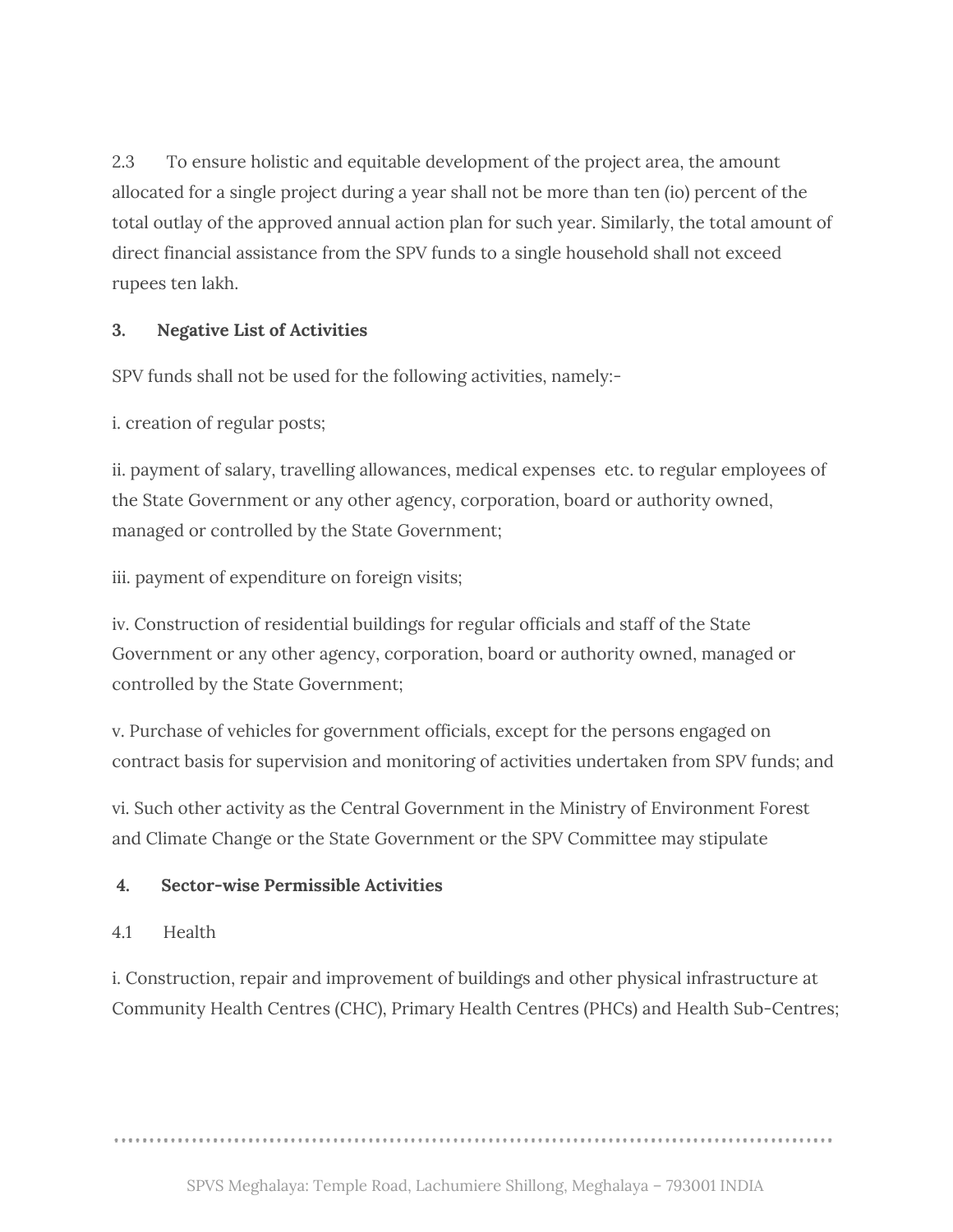ii. Purchase, maintenance and operation of health check-up/investigation equipment at CHCs, PHCs and Health Sub-Centres;

iii. Contractual engagement of doctors and para-medical staff to augment the availability of trained manpower at CHCs, PHCs and Health Sub-Centres;

iv. Purchase, repair and operation (including contractual engagement of drivers and paramedical staff) of ambulances and mortuary vans;

v. The organisation of health camps;

vi. The organisation of preventive and pre-natal/post-natal health check-ups;

vii. Provision of supplementary nutrition to adolescent girls and expectant & lactating mothers;

viii. Sponsoring treatment at speciality hospitals and health care centres, both within and outside the State for cancer, renal transplant, liver transplant, knee/hip replacement, serious heart ailments and such other serious life-threatening diseases;

ix. Financial assistance for construction of household toilet/sanitary blocks;

x. Establishment, repair and maintenance of community toilets/sanitary blocks;

xi. Such other activity as the SPV Committee may, with prior approval of State Government and the Central Government in the Ministry of Environment, Forest and Climate Change, stipulate.

#### 4.2 Education

i. Construction, repair and improvement of buildings and other physical infrastructure at schools and colleges;

ii. Payment of supplementary remuneration to teachers engaged in Government unaided schools;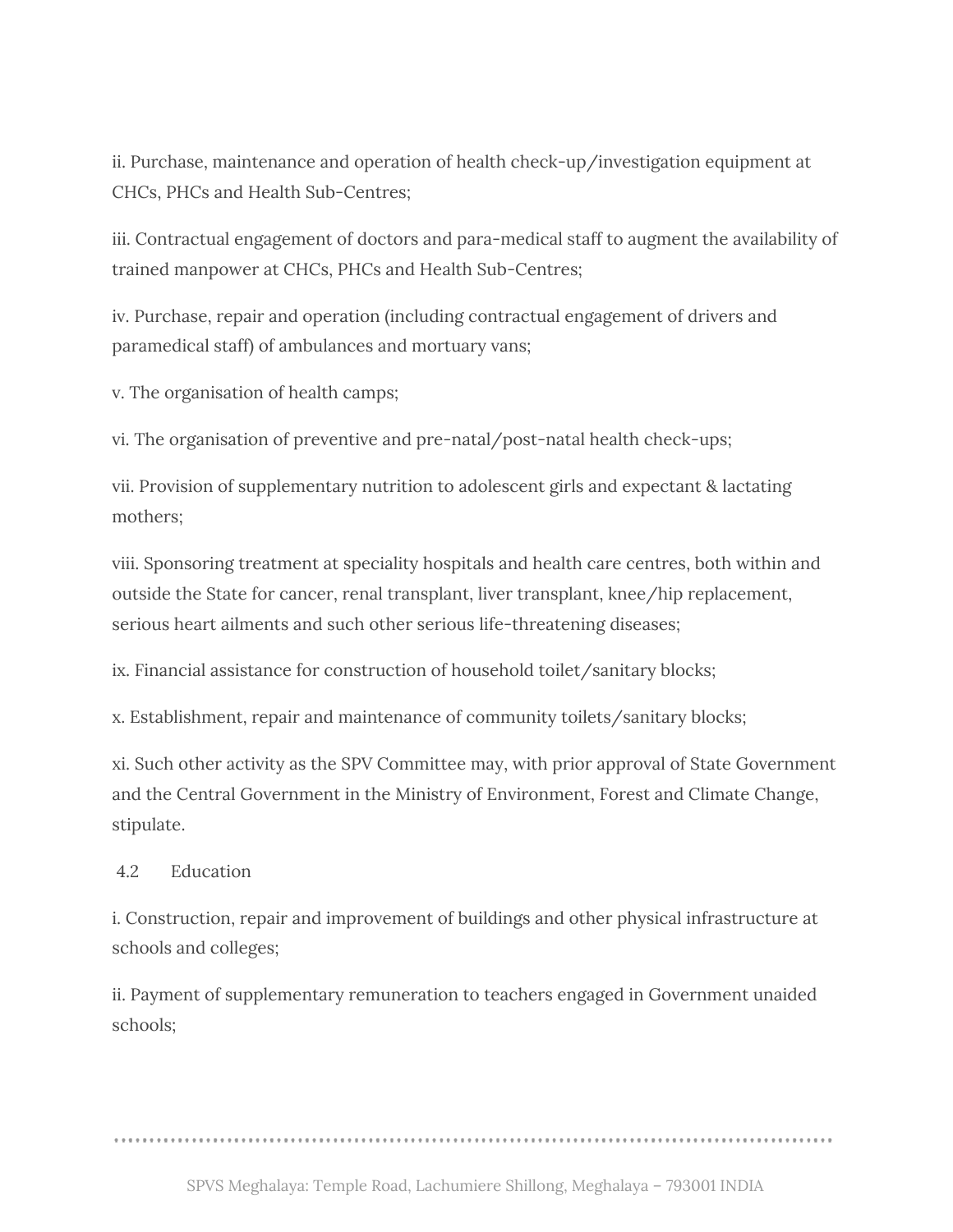iii. Purchase and maintenance of computers, projectors and other teaching aids;

iv. Provision of furniture at schools and colleges;

v. Purchase, operation and maintenance of schools/college buses/vans;

vi. Establishment, maintenance and operation of hostels;

vii. Scholarship to meritorious students;

viii. Establishment and augmentation of libraries;

ix. Establishment and operation of coaching centres for meritorious students to equip them to successfully appear in competitive examinations;

x. The organisation of sports and cultural meets;

xi. The organisation of excursion and study trips;

xii. Sponsoring the training of meritorious/promising sportspersons;

xiii. Construction, repair and improvement of playgrounds, stadiums, gymnasiums, yoga centres etc.;

xiv. Distribution of solar home lighting systems; and

xv. Such other activity as the SPV Committee may, with prior approval of State Government and the Central Government in the Ministry of Environment, Forest and Climate Change, stipulate.

4.3 General Economy

i. Establishment and operation of skill up-gradation and vocational training centres;

ii. Financial assistance for promotion of apiculture, pisciculture, mushroom cultivation, handicraft etc.;

iii. Financial assistance for the establishment and operation of incubation centres;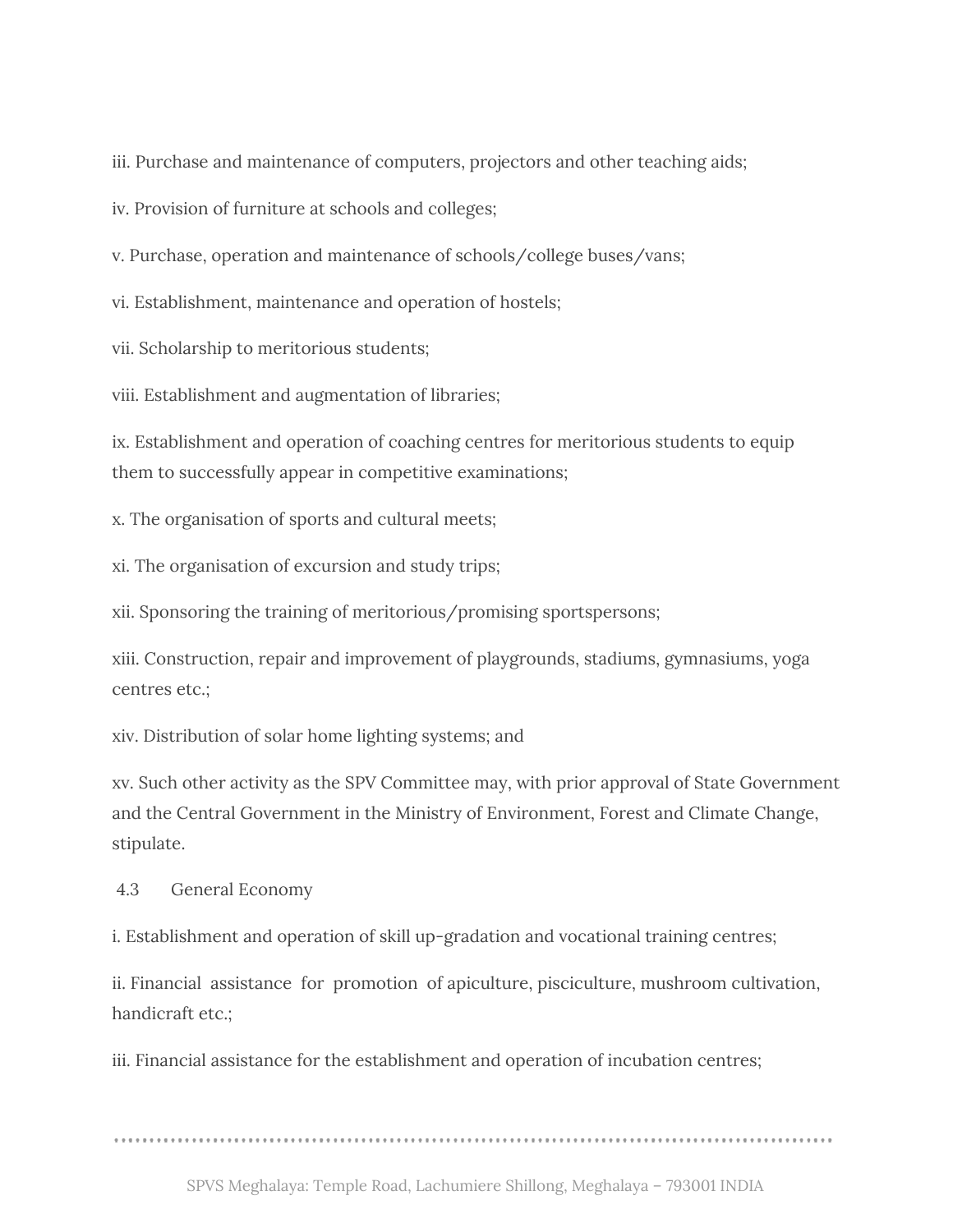iv. Payment of eco-system services emanating from the existing natural forests in lieu of commitment of the local communities to ensure long term conservation, maintenance and, protection of such natural forests, springs and catchment areas;

v. Afforestation of under-stocked degraded open forests, wastelands and blank areas with local species including bamboo;

vi. Establishment, maintenance and operation of nurseries and other planting stock production centres;

vii. Financial assistance for the establishment of food processing and other eco-friendly micro-small and medium enterprises (MSME) for value addition to bamboo and other local products;

viii. Development of forward and backward market linkages for local products;

ix. Construction and maintenance of roads to provide last mile connectivity and market access to agro products;

x. Promotion of nature and natural cave based eco-tourism by construction, repair and improvement of access roads, parking lots, view-points, nature tracks, visitor amenities, signage, publicity, awareness etc.;

xi. Financial assistance for the establishment of homestay, restaurants, hotels, resorts and other visitor amenities;

xii. Financial assistance for the establishment of ropeways, zip lines, paragliding and other adventure sports facilities; and

xiii. Such other activity as the SPV Committee may, with prior approval of Stale Government and the Central Government in the Ministry of Environment, Forest and Climate Change, stipulate.

4.4 Irrigation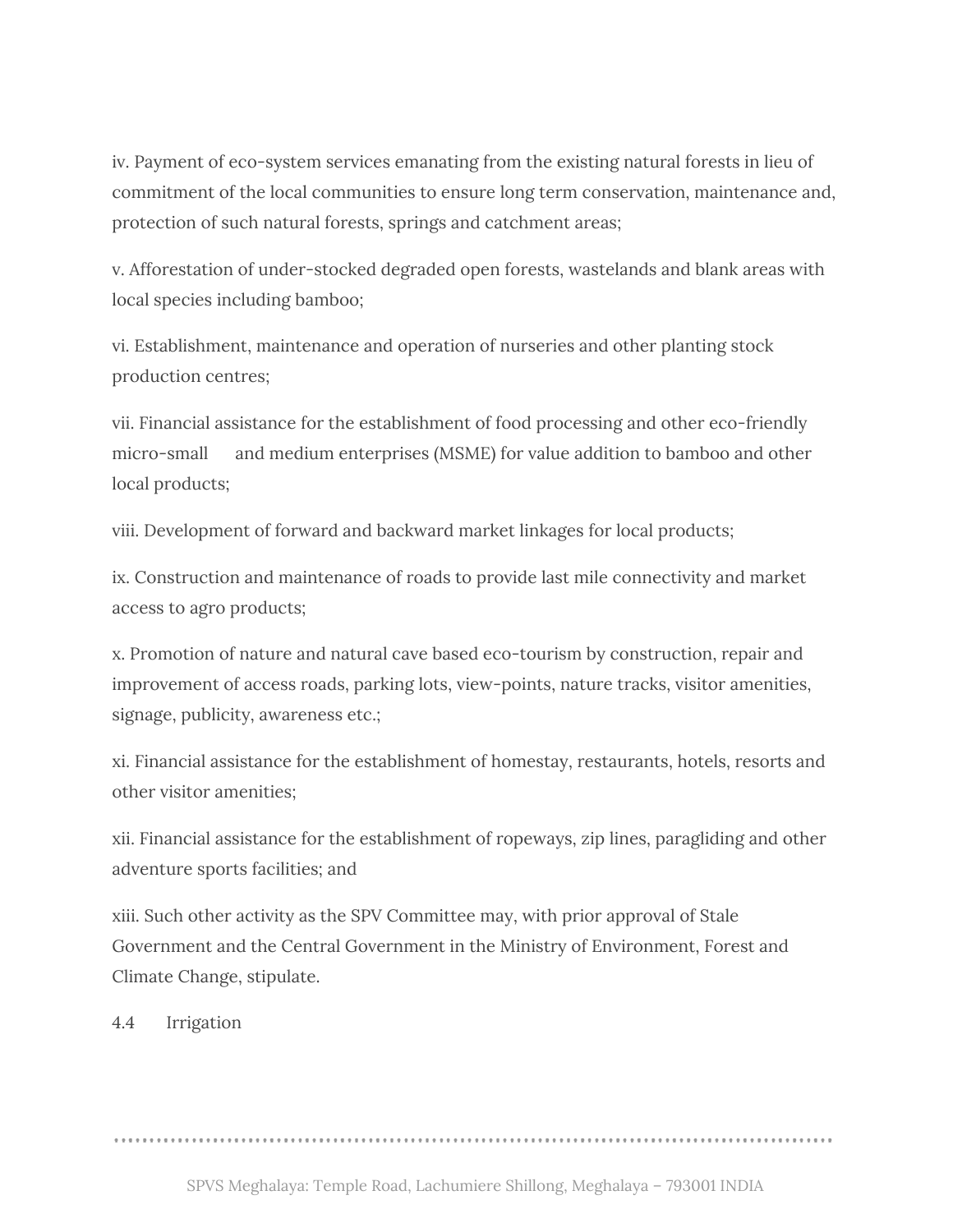i. Construction and repair of spurs, check dams, canals;

ii. Financial assistance for the installation of micro-irrigation;

iii. Financial assistance for installation of the bamboo-based traditional irrigation system; Riverbank stabilisation;

iv. Soil and moisture conservation works including construction of water harvesting structures;

v. Such other activity as the SPV Committee may, with prior approval of State Government and the Central Government in the Ministry of Environment, Forest and Climate Change, stipulate.

#### 4.5 Agriculture

i. Distribution of improved quality seeds, seedlings and other plant propagules; Financial assistance for bio-fertilisers, bio-pesticides and other agri-inputs;

ii. Financial assistance for the purchase of power tillers and other farm equipment/ implements; Financial assistance for setting up of poultry farms, pig farms, dairy farms etc.;

iii. Financial assistance for the establishment of a network for marketing of locally produced milk,

iv. chicken and other enterprises;

v. Financial assistance for setting up of poly-houses, agro shade nets;

vi. Development of market linkages for the marketing of locally produced agricultural products; Financial assistance for the planting of horticulture crops in blank non-forest areas;

vii. Financial assistance for rejuvenation or replacement of unproductive senile plantation of horticulture crops;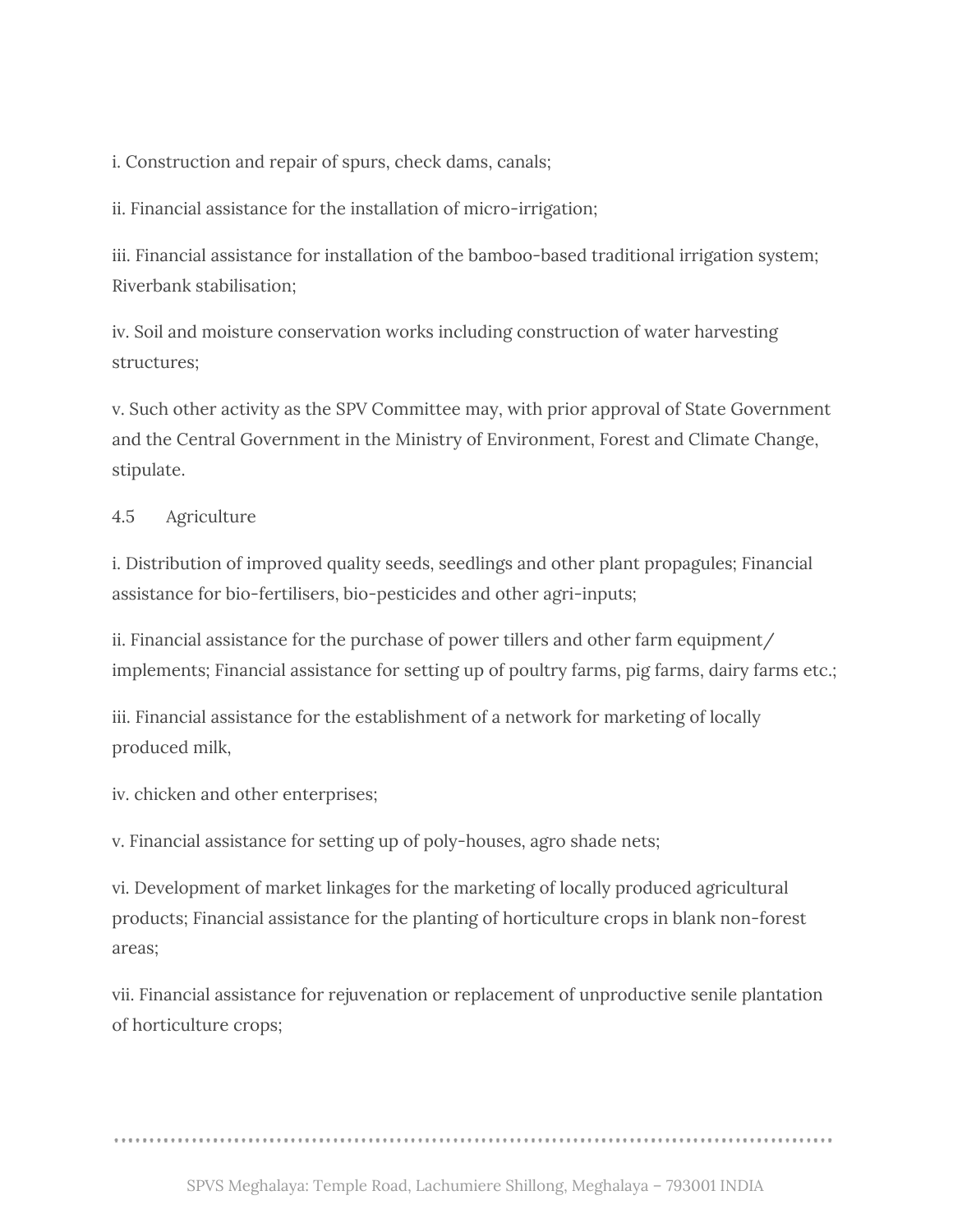ix. Financial assistance for the introduction of new/improved crops with adequate safeguards to

x. prevent adverse ecological impacts; and

xi. Such other activity as the SPV Committee may, with prior approval of State Government and the Central government in the Ministry of Environment, Forest and Climate Change, stipulate.

4.6 Community Infrastructure

i. Establishment, repair and improvement of drinking water supply systems/networks;

ii. Construction, repair and improvement of community halls;

iii. Construction repair and improvement of bus stands, rain shelters, parking lots;

iv. Construction repair and improvement of footpaths, suspension bridges, footbridges;

v. Construction repair and improvement of drains, pavements, roadside railings etc.;

vi. Construction, repair and up-gradation of public roads including bridges;

vii. Installation, repair and operation of street lights;

viii. Establishment, maintenance and operation of the public transport system;

ix. Establishment of eco-friendly crematoriums;

x. Establishment and capacity building of local communities for the operation of solid waste management systems; and

xi. Such other activity as the SPV Committee may, with prior approval of State Government and the Central Government in the Ministry of Environment, Forest and Climate Change, stipulate.

4.7 Monitoring, Evaluation and Administrative Expenses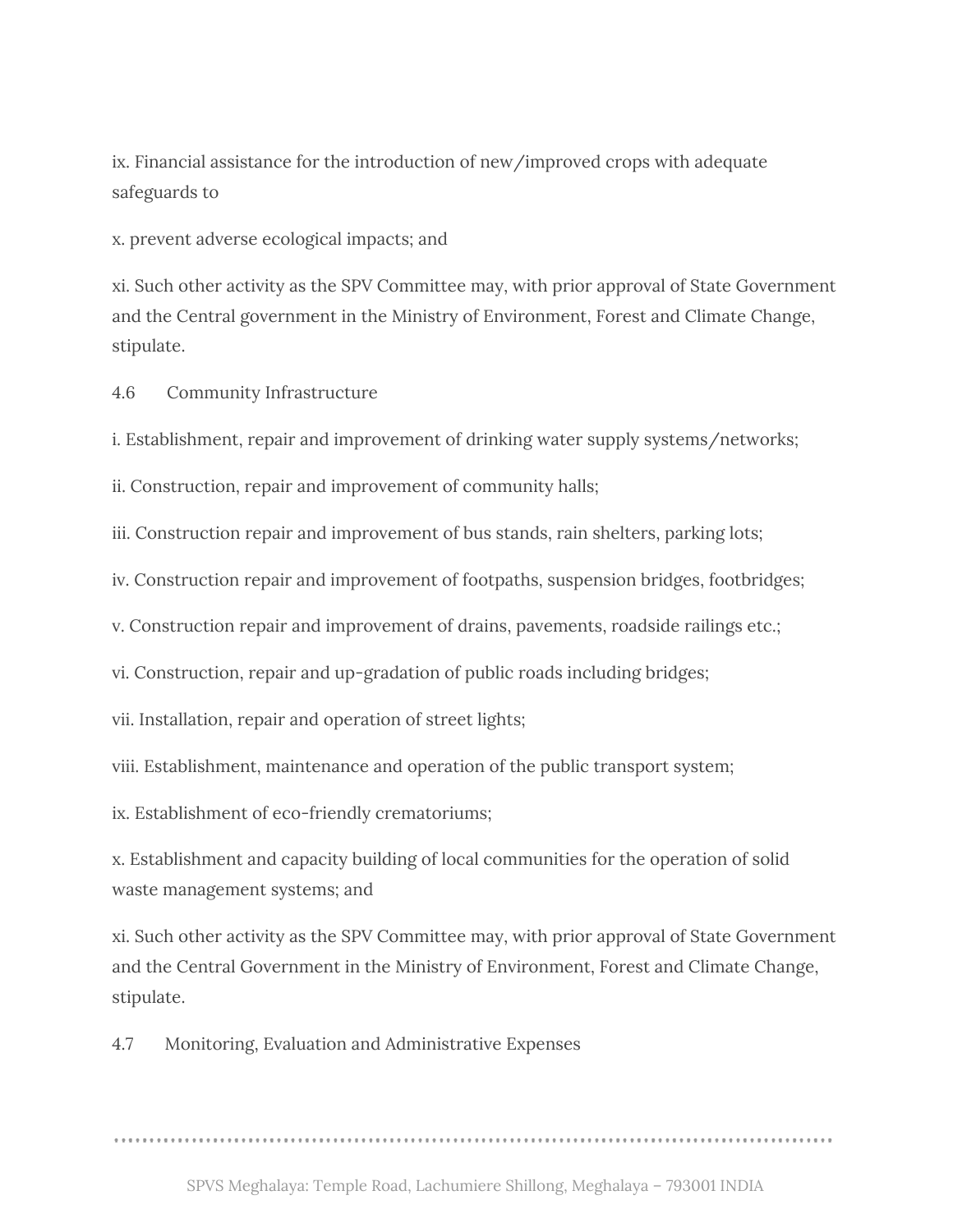Apart, not exceeding ten (io) percent of net interest accrued on the SPV funds during a financial year, may be used for monitoring and evaluation of works executed from the SPV funds and to incur administrative and other day to day expenses of the SPV Committee and the SPV Society during the next financial year. Such expenditure may include:

i. Monitoring and evaluation of activities undertaken from SPV funds;

ii. Payment of monthly remuneration to a bare minimum number of persons engaged by the SPV Committee and the SPV Society on a contract basis to plan, supervise and monitor various activities to be undertaken from SPV funds and to provide assistance to Chief Executive Officers of the SPV Committee and the SPV Society in performance of their day to day duties relating to utilisation and management of SPV funds;

iii. Purchase or hiring of vehicles to be utilised by the persons engaged by SPV Committee and SPV Society on contract basis in the performance of their assigned duties;

iv. Expenditure on undertaking tours in connections with the affairs of the SPV Society and SPV Committee by the respective CEOs and persons engaged on a contract basis by the SPV Society

v. and the SPV Committee;

vi. Purchase of computers, computer accessories, office equipment, furniture, stationery and other consumable items for day to day running of the office of the SPV Society and the SPV Committee;

vii. The organisation of meetings, conferences, seminars and awareness campaigns;

viii. Payment of consultancy charges for preparation of perspective plans, annual plans, architectural and structural design of facilities to be created from SPV funds;

ix. Payment of consultancy charges for creation and maintenance of website and other databases etc.